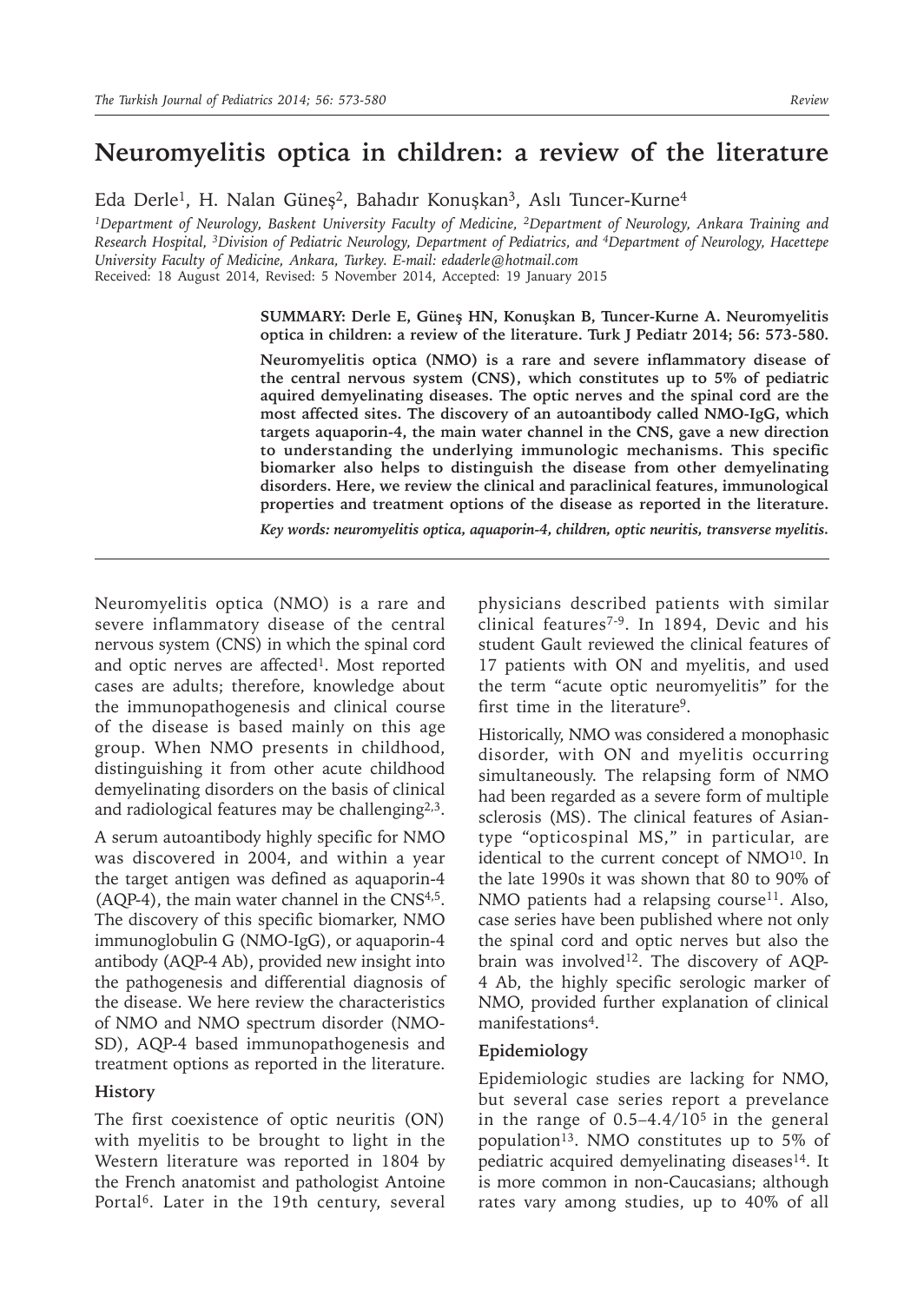demyelinating diseases have been reported as NMO in non-white populations<sup>13,15</sup>. Female preponderance is observed in both the adult and pediatric age groups<sup>1,14,16,17</sup>.

Neuromyelitis optica predominantly affects adults, with a median age in the late 30s at presentation<sup>11</sup>, but also children and the elderly<sup>1,18</sup>. The median age of children diagnosed with NMO ranges from 10 to 14 years in recent reports, the youngest reported being a 23-month-old boy<sup>1,19</sup>.

Most NMO cases are sporadic. Familial cases have been reported and comprise about 3% of all cases, with no features that distinguish them from sporadic ones<sup>20</sup>.

# **Diagnostic Criteria**

In 1999 Wingerchuck et al. $11$  examined NMO from demographic, clinical, cerebrospinal fluid (CSF) and MRI perspectives, highlighted the differences from MS, and proposed new diagnostic criteria<sup>11</sup>. The autoantibody NMO-IgG described in 2004 helped to further distinguish NMO from other demyelinating disorders<sup>4</sup>. In the following year, the target antigen of this specific antibody was reported to be the predominant water channel of the CNS, AQP-45. Pittock et al. showed that brain involvement, previously accepted as an exclusion criterion for NMO, was not uncommon<sup>12</sup>. These developments prompted reconsideration of the diagnostic criteria: the 2006 revision included NMO-IgG positivity and removed the exclusion of brain involvement at onset (Table I) $15$ .

The International Pediatric Multiple Sclerosis Study Group proposed consensus definitions for pediatric demyelinating disorders<sup>21</sup>, and

574 *Derle E, et al The Turkish Journal of Pediatrics • November-December 2014*

the following criteria were required in the diagnosis of pediatric NMO: *both ON* and *acute myelitis* as major criteria, and *either* a spinal MRI lesion extending over three or more segments, *or* NMO antibody positivity<sup>21</sup>. The main difference from 2006 was that brain MRI was not included. In 2013 the same group made a revision and proposed the use of adult NMO criteria published in 2006<sup>3</sup>. In the revised version, it is accepted that initial or subsequent attacks in children can manifest with NMO-SD (discussed below) or an acute disseminated encephalomyelitis (ADEM)-like clinical picture, and brain lesions can be localized to the supratentorial area and/or the brainstem, especially around the fourth ventricle and hypothalamus<sup>3</sup>.

Availability of NMO-IgG testing also allowed the definition of a group of patients not fulfilling the diagnostic criteria of NMO, but showing seropositivity. These limited forms include recurrent or bilateral ON, isolated or recurrent longitudinal extensive transverse myelitis (LETM), ON or LETM associated with systemic autoimmune disease, and ON or myelitis associated with brain lesions typical of NMO. They are designated as NMO-SD or high-risk syndrome (HRS), as these patients are considered to be at high risk of developing definite NMO22,23.

# **Aquaporin-4, Immunopathogenesis and Pathologic Features of NMO**

Serum antibodies against a perivascular brain antigen, NMO-IgG, can be detected in individuals with NMO but not in patients with MS<sup>4</sup>. These antibodies characteristically bind to cerebral microvessels, *pia mater* and Virchow– Robin spaces<sup>4</sup>. The target of these antibodies

| Revised diagnostic criteria for NMO                                                                                |
|--------------------------------------------------------------------------------------------------------------------|
| Two absolute criteria                                                                                              |
| Optic neuritis                                                                                                     |
| Acute myelitis                                                                                                     |
| At least two of three supportive criteria<br>Contiguous spinal cord MRI lesion extending over 3 vertebral segments |
| Brain MRI not meeting diagnostic criteria for multiple sclerosis                                                   |
| NMO-IgG seropositivity                                                                                             |

**Table I**. Diagnostic Criteria for NMO15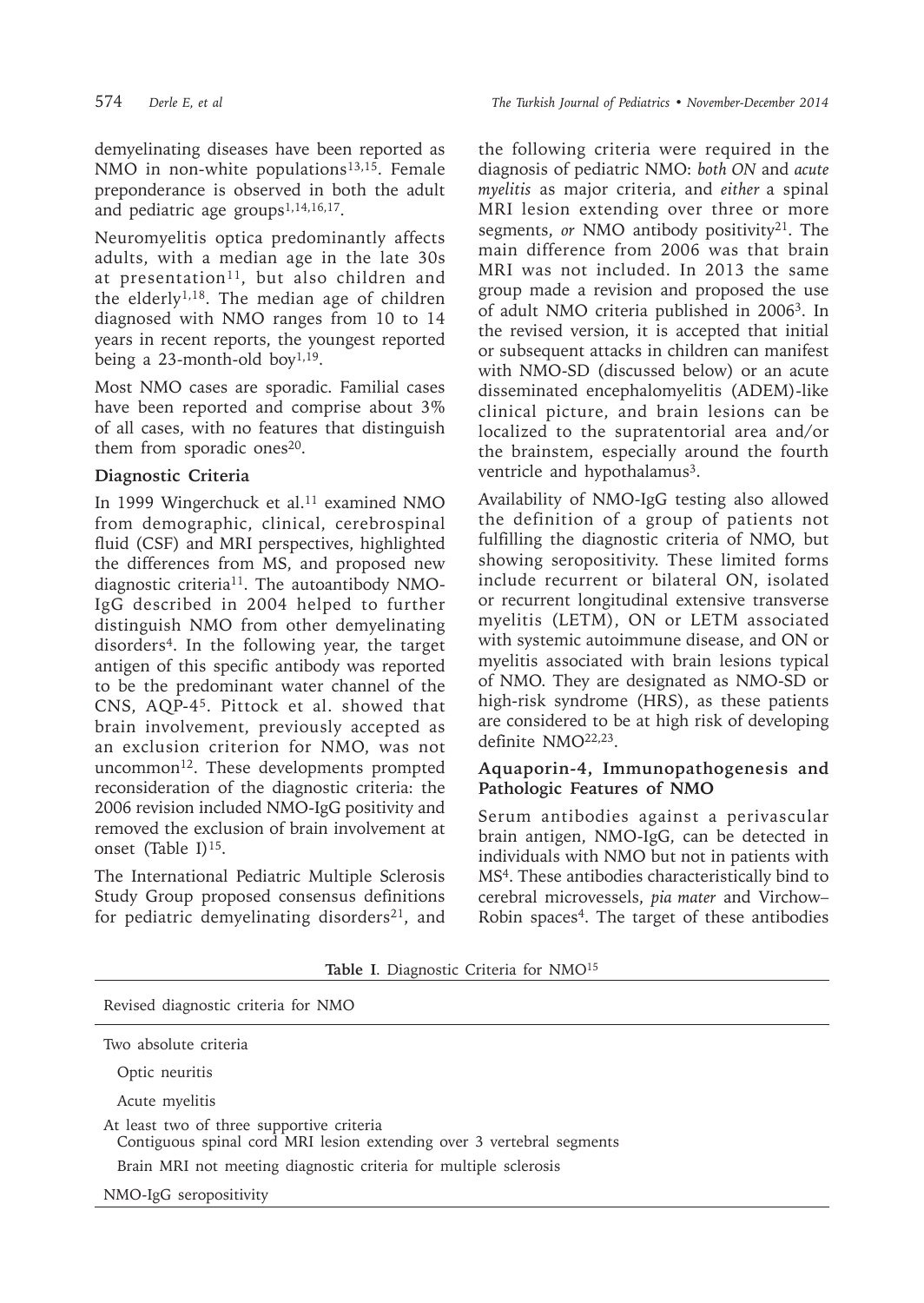

**Fig. 1**. Brain and spinal MRI of definite NMO patient showing the involvement of AQP-4-rich sites such as the optic chiasm, medulla spinalis, brainstem and regions adjacent to the ventricular system. Upper cervical lesion extending to the medulla **(A)**. Spinal cord involvement (C2-C3, C7-T4) **(B)**. Periependymal lesions surrounding the fourth ventricle **(C-D)** and the brainstem **(D, H)** and cerebellar involvement **(H)**. Periependymal lesions surrounding the third **(E)** and lateral ventricle **(F-G, I)**. Optic chiasm involvement **(J)**.

is the AQP-4 on astrocyte foot processes<sup>5</sup>. Discovery of this specific antibody helped to distinguish NMO and NMO-SD from other demyelinating disorders, MS in particular4.

The aquaporins are a family of small integral membrane transport proteins whose primary function is to facilitate water movement across cell membranes in response to osmotic gradients<sup>24</sup>. In the CNS, AQP-4 is the predominant water channel and has an important role in brain water homeostasis<sup>25</sup>. AQP-4 is most strongly expressed in the spinal cord, optic nerve and brain astrocytes, especially those located on pial and ependymal surfaces in contact with the CSF<sup>26</sup>. It is also present in different tissues such as the kidneys, gastric parietal cells, skeletal muscle, the airway epithelium and various glandular epithelia.<sup>27</sup>

Aquaporin-4 is present in two major isoforms, called M1 and M2326. It can form crystallike supramolecular assemblies in the plasma membrane, which are called "orthogonal arrays of particles" (OAPs)28. Most AQP-4 IgG binds preferentially to OAPs, which is crucial for complement-dependent cytotoxicity29. Pathogenic AQP-4 IgG is synthesized in

peripheral lymphoid tissue, as a response to a currently unknown stimulus<sup>30</sup>. It is predominantly of the IgG1 subtype, which triggers the complement cascade through the classical pathway. Complement activation disrupts the blood-brain barrier, increases permeability and causes massive leukocyte infiltration into the CNS23. Neuronal death, necrosis and demyelination in NMO are due to both complement-mediated and cell-mediated injury.

Immunohistochemical studies demonstrate complement and immunoglobulin deposition sites, with different characteristics in NMO as compared to MS. In NMO, complement components are deposited in a characteristic rim around the vessels, forming a rosette pattern, whereas in MS they are found along the edge of the active plaque31,32. AQP-4 immunoreactivity is absent in NMO lesions of all stages, while it is increased in MS lesions<sup>33,34</sup>.

## **Clinical, Radiological and Laboratory Features**

Neuromyelitis optica is a severe and disabling disease. Over 90% of patients show a relapsing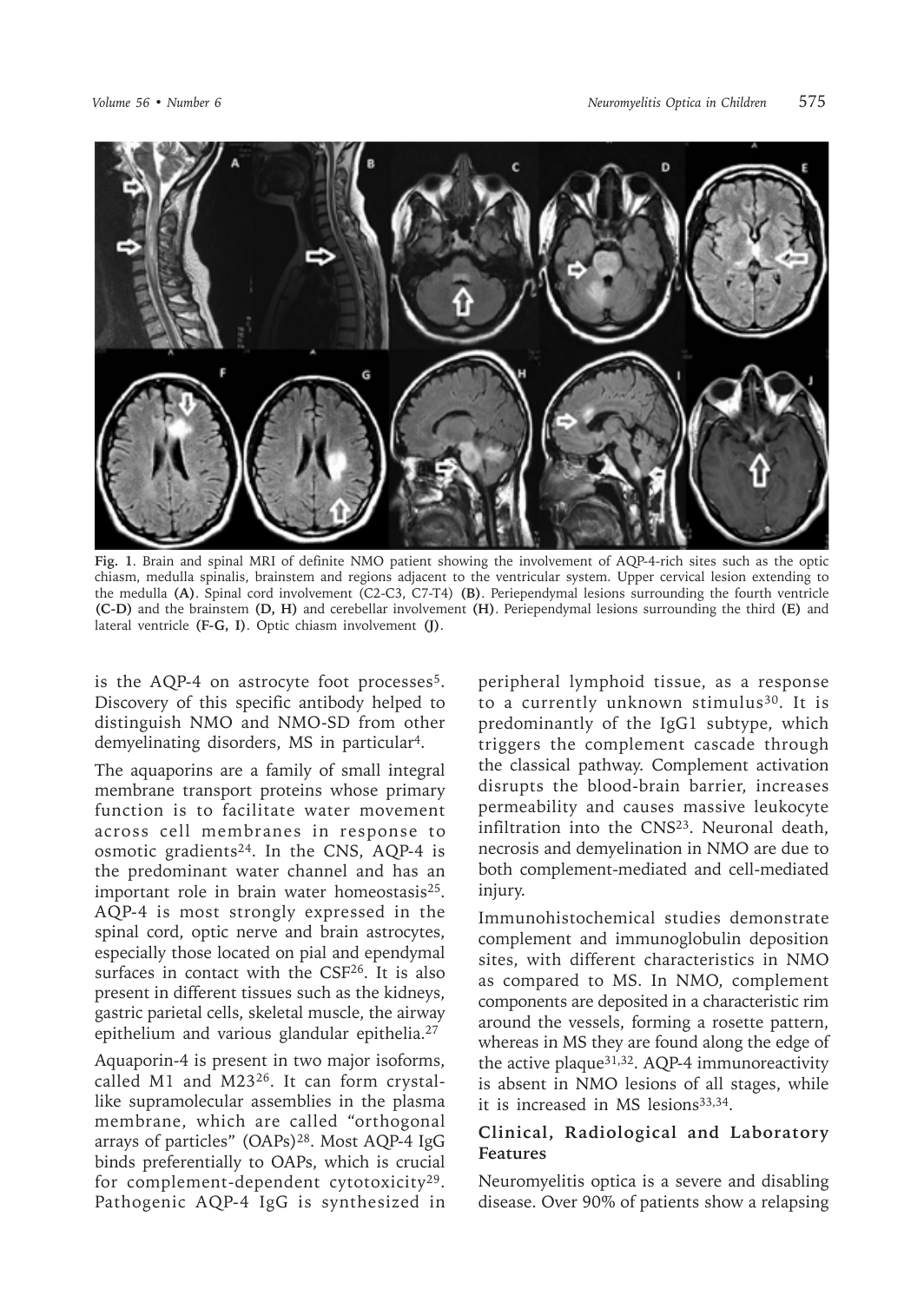course. Attacks are usually more severe than in MS, sequelae are less reversible and disability develops faster<sup>10</sup>.

The relapsing form is more common and more severe than the monophasic form. In a cohort of children with NMO, a relapsing course was reported in from 50% to 93% of patients, and in a small series, in up to 100% of patients2,16,17,35. Simultaneous ON and myelitis occurred more often in monophasic courses, whereas in relapsing courses these two types of attacks are usually separated in time<sup>1,10</sup>. Relapses occur at unpredictable intervals, but within 5 years after the first event in 90% of patients<sup>11</sup>. Monophasic patients experience more severe attacks, but long-term outcome is better than that for relapsing patients: in the long term, about 60% of relapsing and 30% of monophasic adult patients were functionally blind in at least one eye or had permanent monoplegia or paraplegia<sup>11</sup>. However, the course in children has not been described, and the median time to reach EDSS of 4 and 6 can be significantly longer in children than in adults<sup>35</sup>.

A prodromal flu-like illness can precede the neurological symptoms and was reported in from 0% to 100% of patients in different pediatric case series<sup>14,16,36</sup>.

Optic neuritis was the initial feature in about half of the adult NMO patients<sup>37</sup>. Unilateral ON is a more common presentation; bilateral ON occurred only in 20% of patients as an initial feature<sup>38</sup>. Visual loss is generally more severe than in MS. In NMO-related ON, 80% of patients experienced severe (>20/200) loss of visual acuity in an acute attack, and 60% experienced unilateral or bilateral blindness at a median of 7.7 years, compared with 36% and 4%, respectively, in MS patients38. The detection of unilateral ON can be more challenging in children, mainly because it may be unnoticed by the patient and family. Bilateral ON is suggestive of NMO in adults, but in children bilateral ON is most often related to postinfectious etiologies<sup>39</sup>. In a previous study that evaluated ON features in pediatric cases, only 1 of 14 bilateral ON cases was diagnosed as NMO<sup>40</sup>. On MRI, NMO-related ON can be extensive, involving the chiasm and adjacent hypothalamus, but may also resemble acute ON with optic nerve

enlargement, T2 hyperintensity and gadolinium enhancement<sup>38</sup>. In adult cases, extensive ON usually suggests NMO; in children, there is no such relationship41.

The etiological diagnosis of longitudinally extensive spinal cord lesions is also more challenging in children than in adults. In the latter, the appearance of such cord lesions may help to distinguish MS from NMO and NMO-SD, because the presence of wellcircumscribed asymmetric lesions, usually involving less than 3 vertebral segments, is characteristic<sup>15,23</sup>. In children, however, MS and also ADEM may present with LETM: in a cohort of pediatric relapsing-remitting MS cases, 14% had longitudinally extensive spinal cord lesions2. Therefore, LETM does not exclude the diagnosis of MS in a child, and has a lower predictive value for NMO-SD than in adults<sup>2</sup>. In the first LETM attack, NMO-IgG seropositivity has a predictive value for a relapsing course in adult patients<sup>42</sup>. Weinshenker and colleagues<sup>42</sup> have documented that 40% of patients who present with a single episode of LETM are seropositive for NMO-IgG and that seropositivity predicts a high risk of a relapse of TM or the subsequent development of ON 42. This relation has not been shown in children<sup>2</sup>. A recent report showed that short transverse myelitis (STM) might be an initial attack of NMO-SD<sup>43</sup>. Older age, nonwhite ethnicity, history of autoimmunity, tonic spasms, centrally located spinal lesions, T1 hypointensity and brain lesions that are not typical for MS are the other suggested predictors of AQP-4 IgG positivity in patients with STM<sup>43</sup>.

There is also a group of patients who show NMO-IgG seropositivity accompanied by limited forms of the disease, which consist of recurrent LETM, recurrent ON, brain or brainstem involvement. These are classified as NMO-SD<sup>13</sup>. Involvement of the brain may manifest with various symptoms such as vertigo, diplopia, encephalopathy, seizure, aphasia or hypothalamic-pituitary axis dysfunction<sup>16,17,25</sup>. In particular, intractable vomiting and hiccups as a result of damage to the *area postrema*, the AQP-4-rich chemosensitive vomiting center, can be a unique symptom of NMO-SD<sup>44,45</sup>. In patients who present with encephalopathy, MRI may show lesions indistinguishable from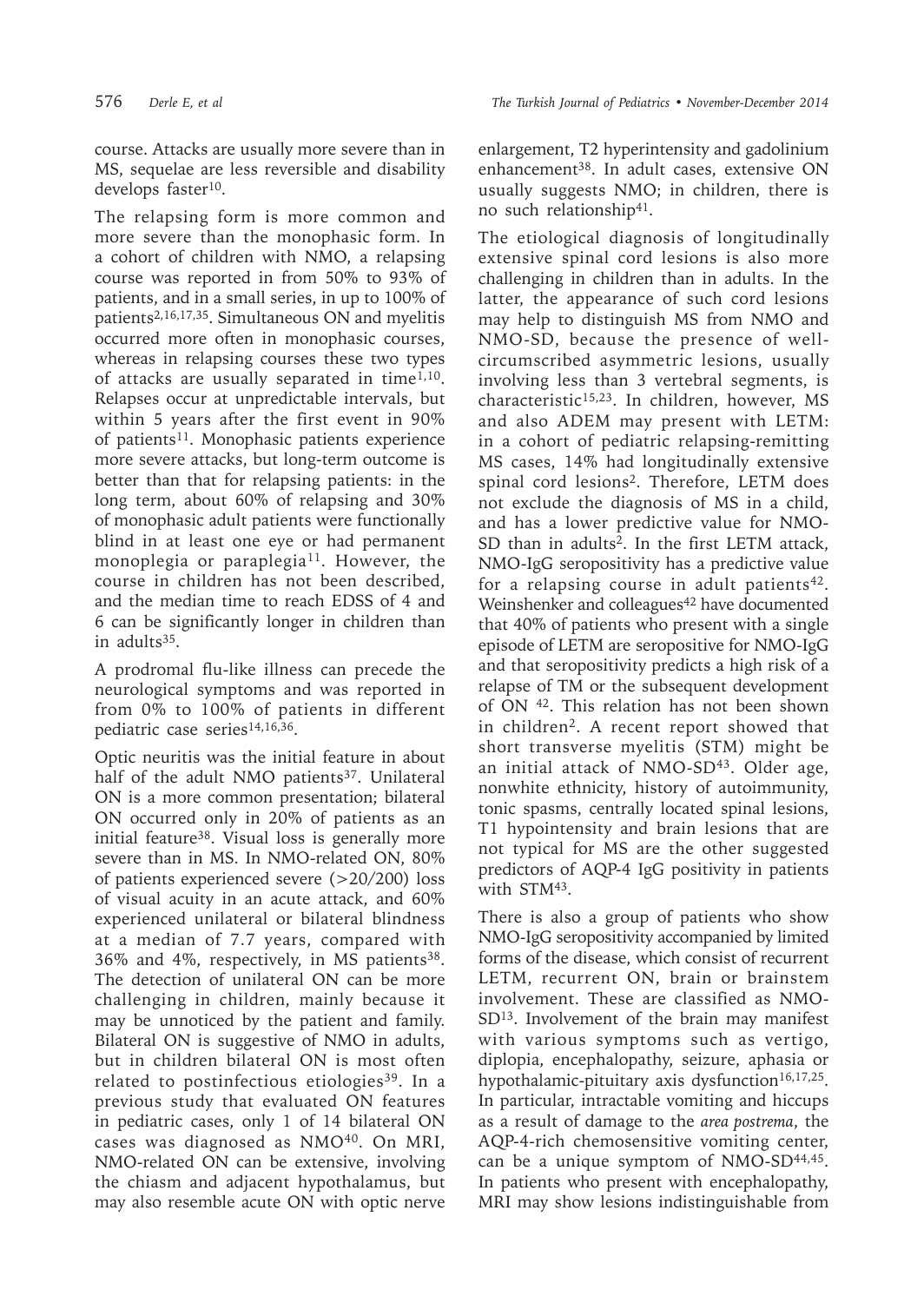those associated with ADEM or posterior reversible encephalopathy syndrome<sup>46</sup>. Initial presentation with a cerebral syndrome has been reported in 16% of pediatric patients<sup>17</sup>, while brain lesions in adult patients are usually asymptomatic<sup>12</sup>. NMO-IgG serostatus is the key to differential diagnosis in these patients. The localization of the lesions, in places such as the hypothalamus, periependymal areas and brainstem, is particularly suggestive of NMO and may be particularly helpful in the diagnosis of antibody-negative patients as well as in differentiating NMO from MS.

Brain MRI abnormalities in children with NMO are similar to those in adult patients. Brainstem lesions are most common, usually characterized by signal abnormalities extending from the medulla to the cervical spinal cord2. About 10% of adult and up to 25% of pediatric patients have MS-like lesions that fulfill the diagnostic criteria of  $MS<sup>12,35</sup>$ . In both adults and children, lesions tend to localize in periependymal areas that are rich in AQP-4, such as the hypothalamus and the periaqueductal brainstem (Fig. 1)23.

Cerebropinal fluid findings include a mildly elevated white blood cell (WBC) count (>50 WBC/mm<sup>3</sup>), often with neutrophilic pleocytosis and elevated protein $1,15$ . CSF oligoclonal bands (OCB) are detected in 6% of pediatric patients; the highest incidence of OCB was reported as  $27\%$  in a series of 11 pediatric patients<sup>17,35</sup>. OCB positivity can be transient, unlike in MS<sup>47</sup>. Levels of neurofilament light chain protein and glial fibrillary acidic protein, markers of axonal and astrocytic damage respectively, were higher in the CSF of patients with NMO<sup>48</sup>.

Neuromyelitis optica IgG testing is generally performed from serum samples. Retesting for NMO-IgG during acute attacks has been recommended in seronegative patients<sup>10</sup>. Selected patients with highly suggestive clinical and radiological features of NMO, but no serum NMO-IgG, should be tested for CSF<sup>49,50</sup>.

Neuromyelitis optica IgG is a highly distinctive biomarker for the disease: NMO-IgG seropositivity was detected in 73% of clinically definite NMO patients, and 91% of the patients who were seropositive for NMO-IgG had clinical NMO<sup>4</sup>. NMO-IgG seropositivity also has a predictive value for relapsing and more severe disease courses<sup>51,52</sup>. NMO-IgG

status can change during the course of the disease, seroconversion from negative to positive being possible in acute attacks, and vice versa following treatment<sup>16</sup>. In a pediatric cohort, NMO-IgG seropositivity was reported in 78% of children with relapsing NMO and 12.5% of those with monophasic NMO2.

The mortality rate appears to be higher in NMO than in MS: the 5-year survival rate was reported as  $68\%$  in a North American study<sup>11</sup>. Deaths generally occurred from respiratory failure due to severe ascending cervical myelitis or brainstem involvement $11,52$ . In more recent studies, the mortality rate is much lower, less than 10%10,52. This difference may result from increased awareness of the disease and early initiation of effective treatment $10$ .

There is a strong relationship between systemic and organ-specific autoimmunity and NMO. The coexistence of autoimmune diseases such as systemic lupus erythematosus (SLE), Sjögren syndrome (SS) or myasthenia gravis (MG), or of their laboratory findings, has been reported to be as high as 50%10,23,53. MG associated with NMO/NMO-SD is usually earlyonset generalized myasthenia showing a mild course. In most cases, myasthenic symptoms preceded NMO/NMO-SD<sup>54</sup>. NMO-IgG testing is recommended in MG patients with atypical motor and optic symptoms that are not explained by MG54. NMO-IgG seropositivity was reported in SLE/SS patients with clinical signs of NMO, LETM and recurrent ON, but not in patients with other neurological syndromes<sup>55,56</sup>. These findings suggest the coexistence of two different diseases in the same patient; however, there is no immunopathologic study demonstrating the relationship of these disorders. One of the explanations for this co-occurrence is genetic susceptibility to autoimmunity<sup>57</sup>.

### **Treatment**

Disability in NMO is attack-related, so that early treatment is important both for acute attacks and for the prevention of relapses. Treatment in children is generally based on experience in adult patients and retrospective case series, since no controlled studies have been done and would seemingly be difficult to carry out in children.

In acute attacks, high-dose intravenous methylprednisolone (30 mg/kg/d for 5 days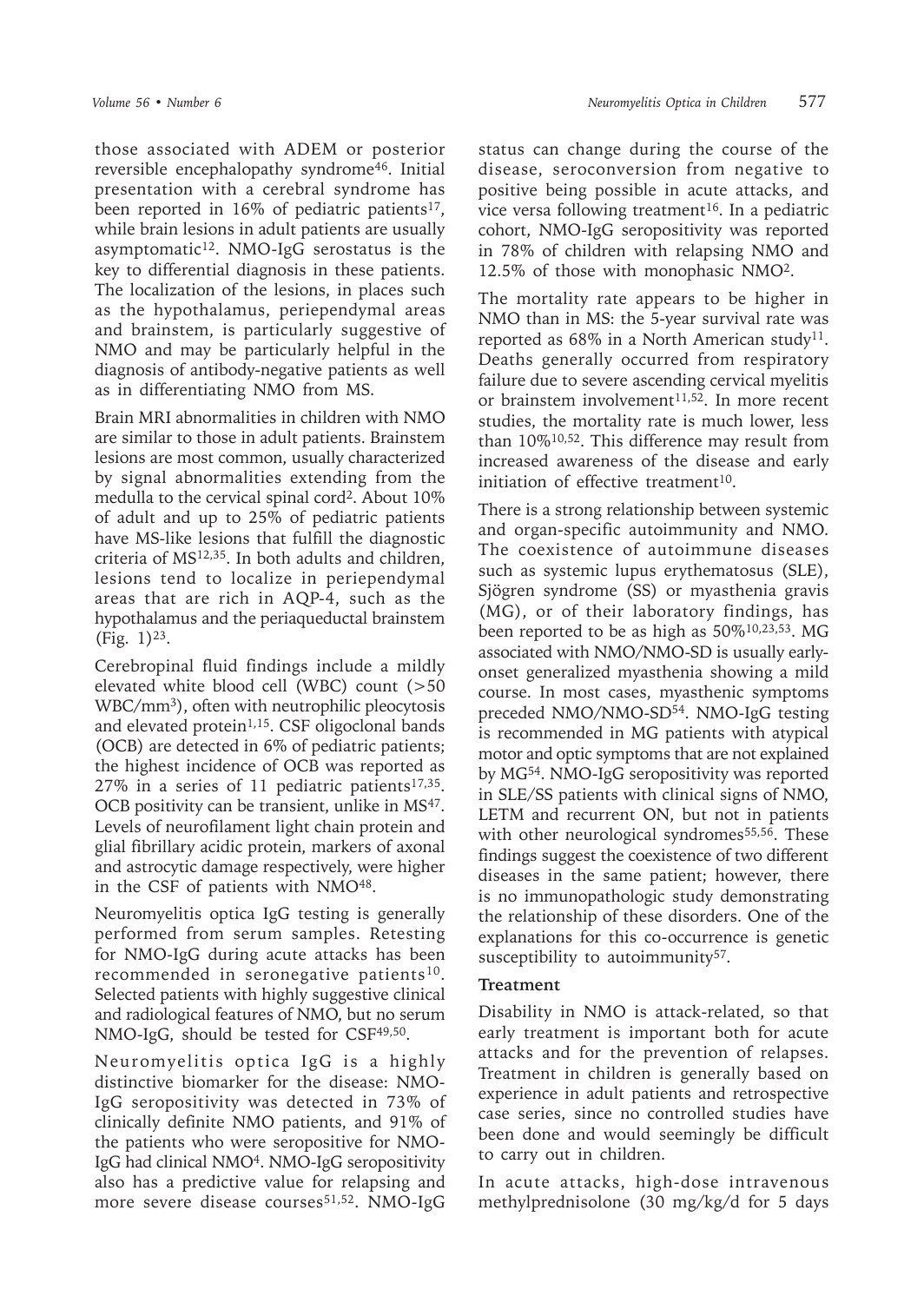to maximum 1000 mg daily) is recommended as first-line therapy, followed by oral prednisone taper for 2-6 months1,48,58. Plasmapheresis is also considered a first-line therapy in severe attacks or in case of incomplete response to high-dose corticosteroids<sup>1,48</sup>. Plasma exchange (1.0 to 1.5 plasma volume per exchange) every other day for 5 days provides improvement in remarkable proportions of patients in different series<sup>48</sup>. Effectiveness of intravenous immunoglobulin (IVIg) has not been demonstrated in acute attacks of NMO<sup>59</sup>.

In seropositive patients and seronegative patients with relapsing courses, early initiation of immunosuppressive treatment is recommended for prevention of further attacks, while an observational approach can be considered in seronegative patients with good recovery because the disease course can be monophasic<sup>1</sup>. There is no consensus nor have there been randomized trials regarding the duration of immunosuppressive treatment, although the first five years after the initial attack present the highest risk for relapse<sup>58</sup>. For long-term immunosuppression, azathioprine (usual target dose: 2.5-3.0 mg/kg/d) combined with oral prednisolone (initial dose: 1 mg/kg/ daily), or rituximab (375 mg/m<sup>2</sup> weekly for 4 weeks, with additional dosing depending on CD 19/20 B-cell counts) can be used as a first-line therapy<sup>1,48,59</sup>. In a small case series, favorable results with mycophenolate mofetil (600 mg/ m2/dose twice daily; maximum dose: 1000 mg twice daily) were also reported. Methotrexate, cyclophosphamide and mitoxantrone are other options in refractory cases<sup>1,48,59</sup>.

Immunomodulating drugs that are used for MS, such as beta interferons, fingolimod and natalizumab, can be harmful in NMO and should be avoided<sup>48,58-60</sup>.

Further therapy options for NMO are based on antigen-specific treatment. Recombinant monoclonal anti-AQP-4 antibodies such as aquaporumab selectively block NMO-IgG binding to AQP-4 and have shown promising results in animal models<sup>58,61</sup>.

#### **Conclusion**

Neuromyelitis optica is a severe disorder that usually affects the optic nerves and the spinal cord. Brain involvement occurs in about onefifth of patients as the initial presentation.

NMO-IgG is a specific serologic marker of the disease and helps in early diagnosis. NMO can relapse, and disability is attack-related, heightening the importance of early recognition and treatment.

#### **REFERENCES**

- 1. Tillema JM, McKeon A. The spectrum of neuromyelitis optica (NMO) in childhood. I Child Neurol 2012: 27: 1437-1447.
- 2. Banwell B, Tenembaum S, Lennon VA, et al. Neuromyelitis optica-IgG in childhood inflammatory demyelinating CNS disorders. Neurology 2008; 70: 344-352.
- 3. Krupp LB, Tardieu M, Amato MP, et al. International Pediatric Multiple Sclerosis Study Group criteria for pediatric multiple sclerosis and immune-mediated central nervous system demyelinating disorders: revisions to the 2007 definitions. Mult Scler 2013; 19: 1261-1267.
- 4. Lennon VA, Wingerchuk DM, Kryzer TJ, et al. A serum autoantibody marker of neuromyelitis optica: distinction from multiple sclerosis. Lancet 2004; 364: 2106-2112.
- 5. Lennon VA, Kryzer TJ, Pittock SJ, Verkman AS, Hinson SR. IgG marker of optic-spinal multiple sclerosis binds to the aquaporin-4 water channel. J Exp Med 2005; 202: 473-477.
- 6. Jarius S, Wildemann B. The case of the Marquis de Causan (1804): an early account of visual loss associated with spinal cord inflammation. J Neurol 2012; 259: 1354-1357.
- 7. Jarius S, Wildemann B. 'Noteomielite' accompanied by acute amaurosis (1844). An early case of neuromyelitis optica. J Neurol Sci 2012; 313: 182-184.
- 8. Jarius S, Wildemann B. An early case of neuromyelitis optica: on a forgotten report by Jacob Lockhart Clarke, FRS. Mult Scler 2011; 17: 1384-1386.
- 9. Jarius S, Wildemann B. The history of neuromyelitis optica. J Neuroinflammation 2013; 10: 8.
- 10. Jarius S, Wildemann B, Paul F. Neuromyelitis optica: clinical features, immunopathogenesis and treatment. Clin Exp Immunol 2014; 176: 149-164.
- 11. Wingerchuk DM, Hogancamp WF, O'Brien PC, Weinshenker BG. The clinical course of neuromyelitis optica (Devic's syndrome). Neurology 1999; 53: 1107- 1114.
- 12. Pittock SJ, Lennon VA, Krecke K, et al. Brain abnormalities in neuromyelitis optica. Arch Neurol 2006; 63: 390-396.
- 13. Jacob A, McKeon A, Nakashima I, et al. Current concept of neuromyelitis optica (NMO) and NMO spectrum disorders. J Neurol Neurosurg Psychiatry 2013; 84: 922-930.
- 14. Huppke P, Blüthner M, Bauer O, et al. Neuromyelitis optica and NMO-IgG in European pediatric patients. Neurology 2010; 75: 1740-1744.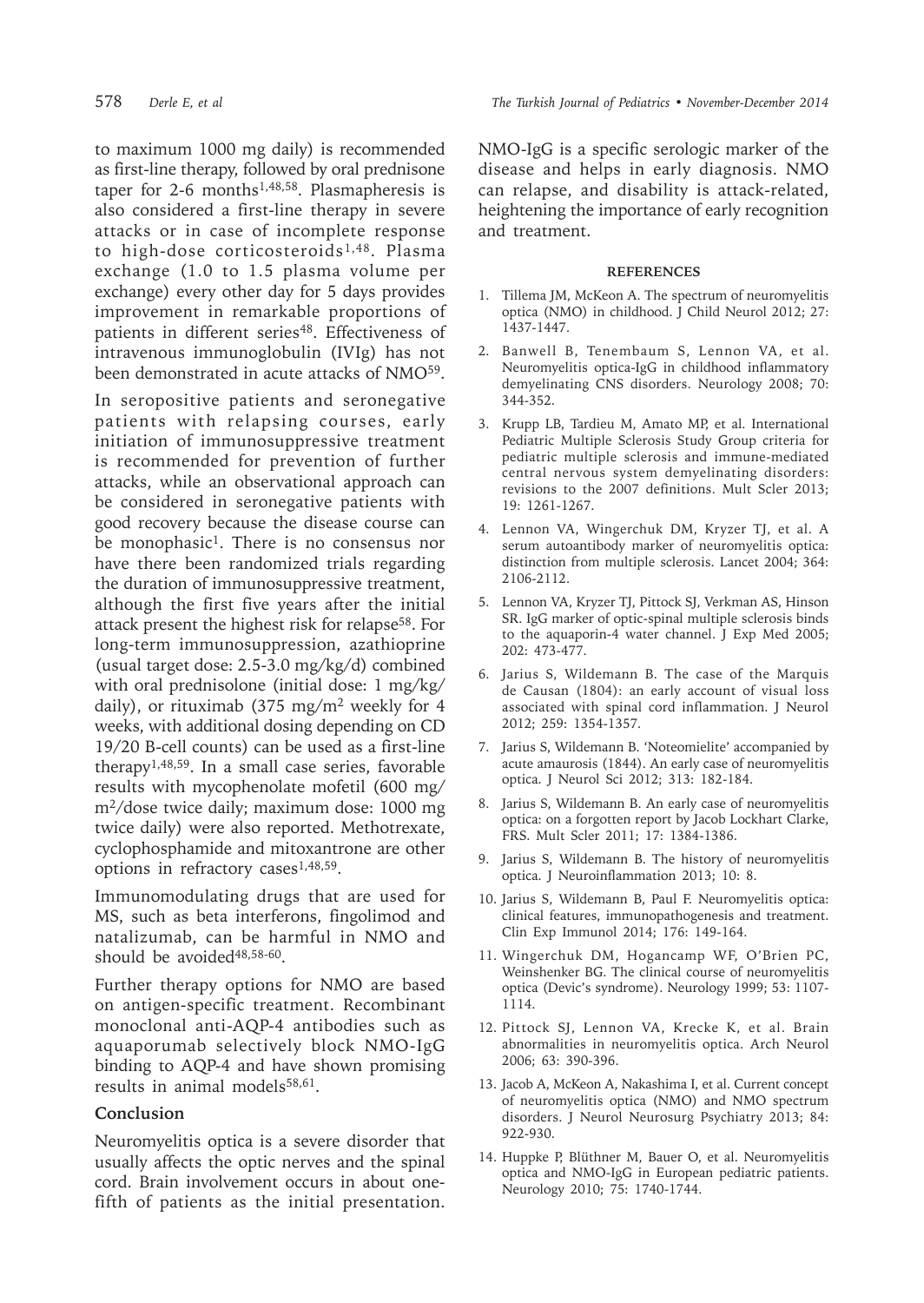- 15. Wingerchuk DM, Lennon VA, Pittock SJ, Lucchinetti CF, Weinshenker BG. Revised diagnostic criteria for neuromyelitis optica. Neurology 2006; 66: 1485-1489.
- 16. Lotze TE, Northrop JL, Hutton GJ, Ross B, Schiffman JS, Hunter JV. Spectrum of pediatric neuromyelitis optica. Pediatrics 2008; 122: e1039-e1047.
- 17. McKeon A, Lennon VA, Lotze T, et al. CNS aquaporin-4 autoimmunity in children. Neurology 2008; 71: 93-100.
- 18. Collongues N, Marignier R, Jacob A, et al. Characterization of neuromyelitis optica and neuromyelitis optica spectrum disorder patients with a late onset. Mult Scler 2013; 20: 1086-1094.
- 19. Yuksel D, Senbil N, Yilmaz D, Yavuz Gurer YK. Devic's neuromyelitis optica in an infant case. J Child Neurol 2007; 22: 1143-1146.
- 20. Matiello M, Kim HJ, Kim W, et al. Familial neuromyelitis optica. Neurology 2010; 75: 310-315.
- 21. Krupp LB, Banwell B, Tenembaum S. Consensus definitions proposed for pediatric multiple sclerosis and related disorders. Neurology 2007; 68: S7-S12.
- 22. Collongues N, Marignier R, Zéphir H, et al. High-risk syndrome for neuromyelitis optica: a descriptive and comparative study. Mult Scler 2011; 17: 720-724.
- 23. Wingerchuk DM, Lennon VA, Lucchinetti CF, Pittock SJ, Weinshenker BG. The spectrum of neuromyelitis optica. Lancet Neurol 2007; 6: 805-815.
- 24. Papadopoulos MC, Verkman AS. Aquaporin water channels in the nervous system. Nat Rev Neurosci 2013; 14: 265-277.
- 25. Pittock SJ, Weinshenker BG, Lucchinetti CF, Wingerchuk DM, Corboy JR, Lennon VA. Neuromyelitis optica brain lesions localized at sites of high aquaporin 4 expression. Arch Neurol 2006; 63: 964-968.
- 26. Papadopoulos MC, Verkman AS. Aquaporin 4 and neuromyelitis optica. Lancet Neurol 2012; 11: 535-544.
- 27. Verkman AS. Aquaporins in clinical medicine. Annu Rev Med 2012; 63: 303-316.
- 28. Wolburg H, Wolburg-Buchholz K, Fallier-Becker P, Noell S, Mack AF. Structure and functions of aquaporin-4 based orthogonal arrays of particles. Int Rev Cell Mol Biol 2011; 287: 1-41.
- 29. Phuan PW, Ratelade J, Rossi A, Tradtrantip L, Verkman AS. Complement-dependent cytotoxicity in neuromyelitis optica requires aquaporin-4 protein assembly in orthogonal arrays. J Biol Chem 2012; 287: 13829-13839.
- 30. Hinson SR, Pittock SJ, Lucchinetti CF, et al. Pathogenic potential of IgG binding to water channel extracellular domain in neuromyelitis optica. Neurology 2007; 69: 2221-2231.
- 31. Lucchinetti CF, Mandler RN, McGavern D, et al. A role for humoral mechanisms in the pathogenesis of Devic's neuromyelitis optica. Brain 2002; 125: 1450- 1461.
- 32. Lucchinetti C, Brück W, Parisi J, Scheithauer B, Rodriguez M, Lassmann H. Heterogeneity of multiple sclerosis lesions: implications for the pathogenesis of demyelination. Ann Neurol 2000; 47: 707-717.
- 33. Misu T, Fujihara K, Kakita A, et al. Loss of aquaporin 4 in lesions of neuromyelitis optica: distinction from multiple sclerosis. Brain 2007; 130: 1224-1234.
- 34. Roemer SF, Parisi JE, Lennon VA, et al. Pattern-specific loss of aquaporin-4 immunoreactivity distinguishes neuromyelitis optica from multiple sclerosis. Brain 2007; 130: 1194-1205.
- 35. Collongues N, Marignier R, Zéphir H, et al. Long-term follow-up of neuromyelitis optica with a pediatric onset. Neurology 2010; 75: 1084-1088.
- 36. Jeffery AR, Buncic JR. Pediatric Devic's neuromyelitis optica. J Pediatr Ophthalmol Strabismus 1996; 33: 223-229.
- 37. Papais-Alvarenga RM, Carellos SC, Alvarenga MP, Holander C, Bichara RP, Thuler LC. Clinical course of optic neuritis in patients with relapsing neuromyelitis optica. Arch Ophthalmol 2008; 126: 12-16.
- 38. Levin MH, Bennett JL, Verkman AS. Optic neuritis in neuromyelitis optica. Prog Retin Eye Res 2013; 36: 159-171.
- 39. El-Dairi MA, Ghasia F, Bhatti MT. Pediatric optic neuritis. Int Ophthalmol Clin 2012; 52: 29-49, xii.
- 40. Cakmakli G, Kurne A, Guven A, et al. Childhood optic neuritis: the pediatric neurologist's perspective. Eur J Paediatr Neurol 2009; 13: 452-457.
- 41. Graves J, Kraus V, Soares BP, Hess CP, Waubant E. Longitudinally extensive optic neuritis in pediatric patients. J Child Neurol 2015; 30: 120-123.
- 42. Weinshenker BG, Wingerchuk DM, Vukusic S, et al. Neuromyelitis optica IgG predicts relapse after longitudinally extensive transverse myelitis. Ann Neurol 2006; 59: 566-569.
- 43. Flanagan EP, Weinshenker BG, Krecke KN, et al. Short myelitis lesions in aquaporin-4-IgG-positive neuromyelitis optica spectrum disorders. JAMA Neurol 2015; 72: 81-87.
- 44. Riphagen J, Modderman P, Verrips A. Hiccups, nausea, and vomiting: water channels under attack! Lancet 2010; 375: 954.
- 45. Jauhari P, Sahu JK, Sankhyan N, Singhi P, Vyas S. Intractable vomiting antecedent to optic neuritis: an early clinical clue to neuromyelitis optica. J Child Neurol 2013; 28: 1351-1352.
- 46. Kim W, Kim SH, Lee SH, Li XF, Kim HJ. Brain abnormalities as an initial manifestation of neuromyelitis optica spectrum disorder. Mult Scler 2011; 17: 1107- 1112.
- 47. Jarius S, Paul F, Franciotta D, et al. Cerebrospinal fluid findings in aquaporin-4 antibody positive neuromyelitis optica: results from 211 lumbar punctures. J Neurol Sci 2011; 306: 82-90.
- 48. Sellner J, Boggild M, Clanet M, et al. EFNS guidelines on diagnosis and management of neuromyelitis optica. Eur J Neurol 2010; 17: 1019-1032.
- 49. Klawiter EC, Alvarez E 3rd, Xu J, et al. NMO-IgG detected in CSF in seronegative neuromyelitis optica. Neurology 2009; 72: 1101-1103.